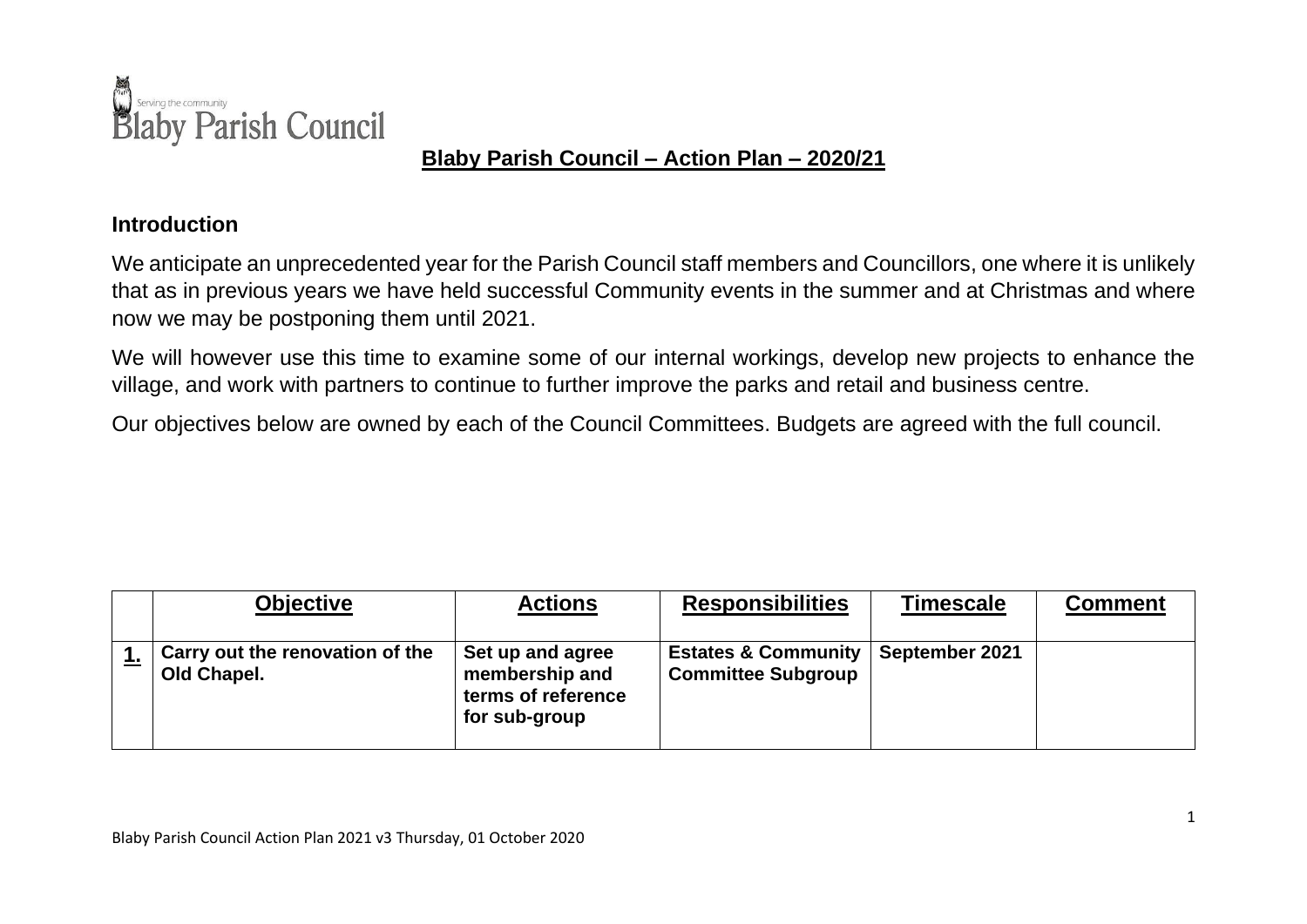

|    |                                                                                                                                                                | Apply for grant<br>funding and develop<br>project plan.                                                                                                    |                                                    |                               |                                                                                               |
|----|----------------------------------------------------------------------------------------------------------------------------------------------------------------|------------------------------------------------------------------------------------------------------------------------------------------------------------|----------------------------------------------------|-------------------------------|-----------------------------------------------------------------------------------------------|
| 2. | Carry out the redevelopment of<br><b>Northfield Park</b>                                                                                                       | <b>Further to quotes</b><br>agree and allocate<br>amount of S.106<br>funding to the<br>redevelopment.                                                      | <b>Estates &amp; Community</b><br><b>Committee</b> | December 2021<br>to be agreed | S106 funds<br>available for<br>20/21                                                          |
| 3. | <b>Resurfacing of Allotment car</b><br>park                                                                                                                    | <b>Obtain three</b><br>quotations, and<br>award contract.                                                                                                  | <b>Estates &amp; Community</b><br><b>Committee</b> | <b>March 2021</b>             | <b>Inform</b><br><b>Allotment</b><br>society and<br>holders when<br>work will be<br>actioned. |
| 4. | To seek options to support an<br>environmental, zero- waste<br>community interest company to<br>involve the local community to<br>become more self-sufficient. | <b>Chair of Estates and</b><br><b>Community to</b><br>appraise plans for<br><b>Ekojoe and identify</b><br>support available<br>from the Parish<br>Council. | <b>Estates &amp; Community</b><br>committee        | <b>March 2021</b>             |                                                                                               |
| 5. | <b>Examine and update HR/</b><br>training and development<br>policies and processes.                                                                           | <b>Forward all HR</b><br>policies to<br>committee members<br><b>Collate comments</b><br>and revise where<br>necessary.                                     | Staff, Policy &<br><b>Finance Committee</b>        | February 2021                 | Seek specialist<br>advice from HR<br>partner/LRALC                                            |